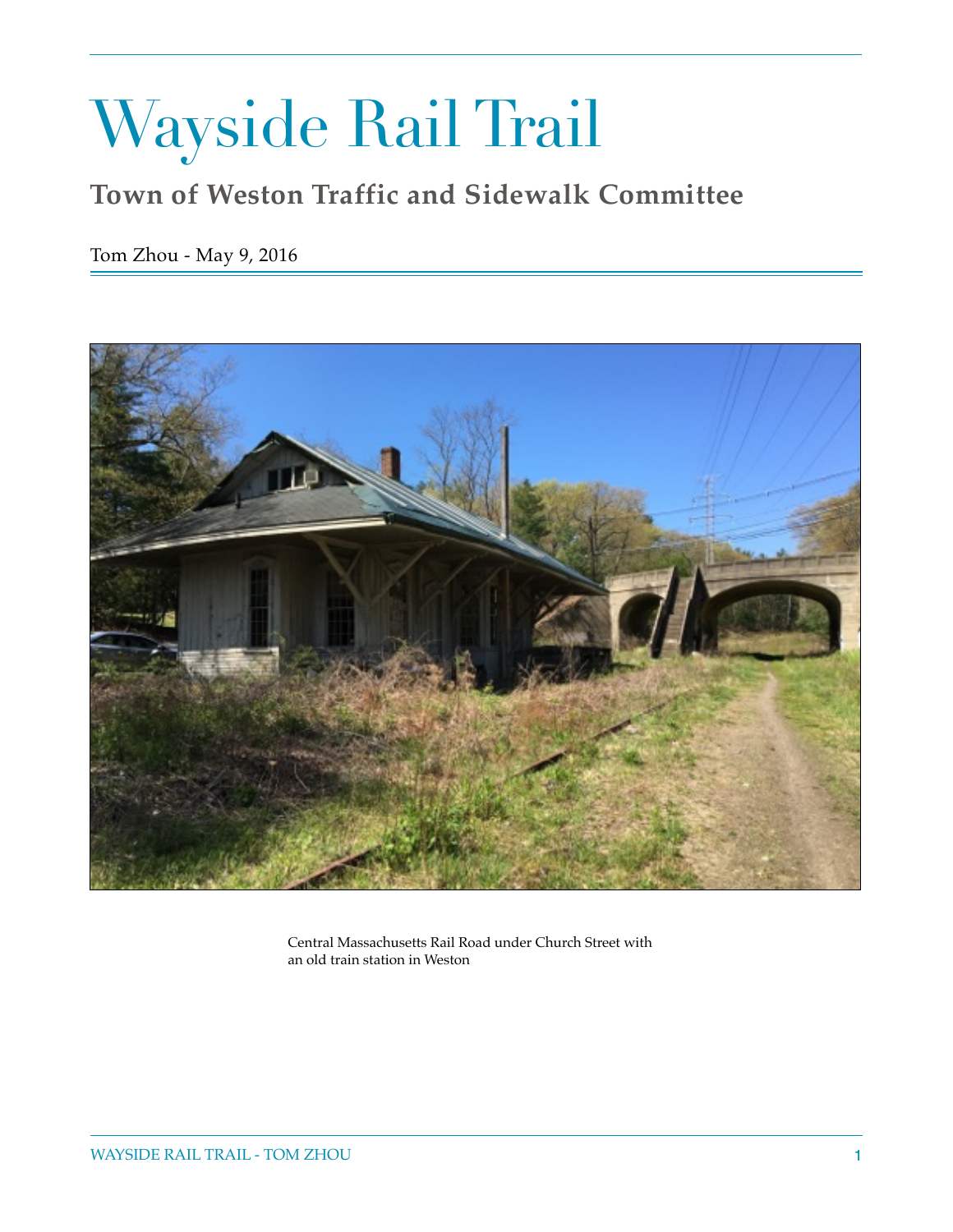# **Project : Table of Contents**

| 1. |  |
|----|--|
| 2. |  |
| 3. |  |
| 4. |  |
|    |  |
| 5. |  |
|    |  |
|    |  |
| 6. |  |
|    |  |
|    |  |
|    |  |
|    |  |
| 7. |  |
|    |  |
|    |  |
|    |  |
| 8. |  |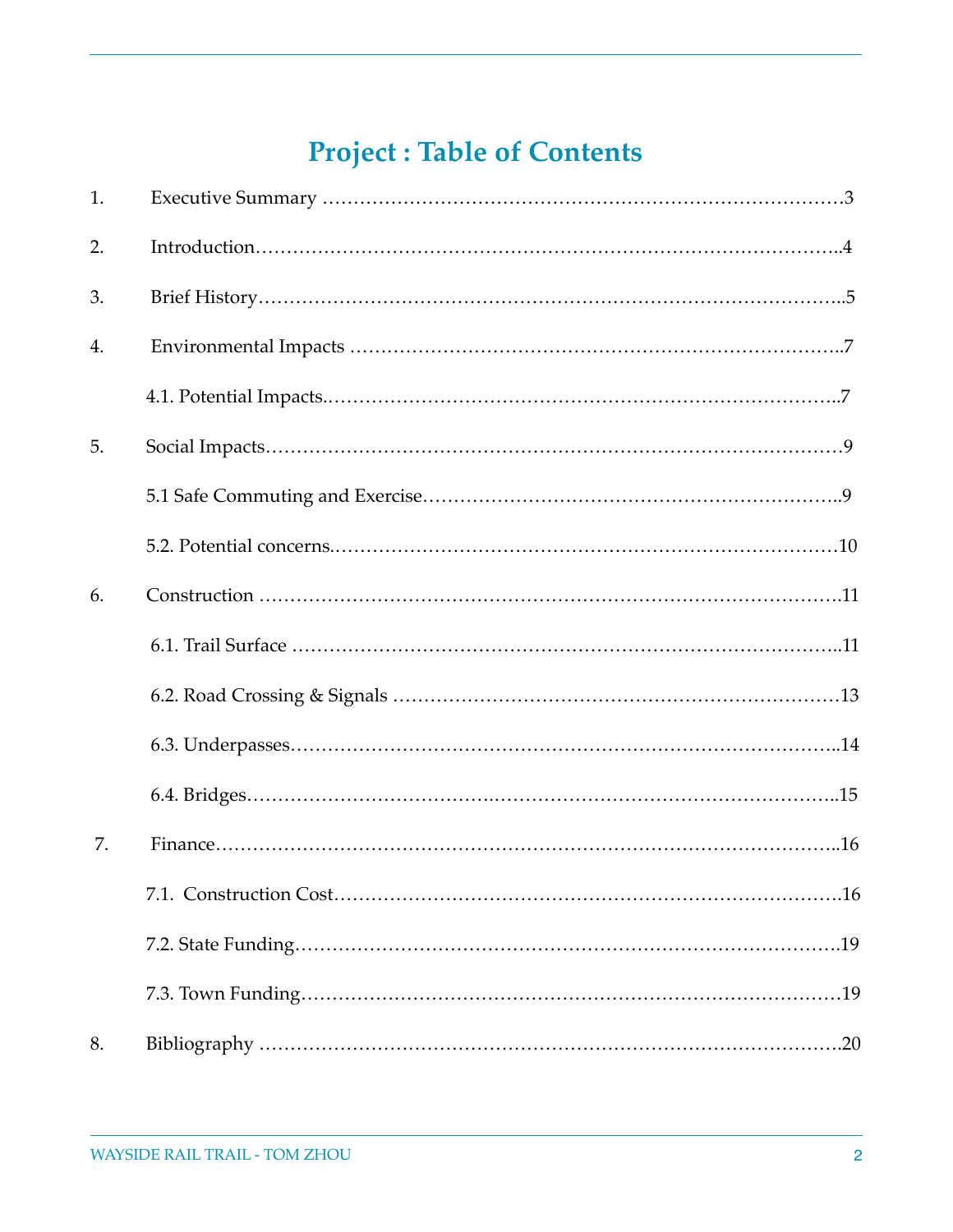# 1. Executive Summary

The Massachusetts Department of Conservation and Recreation and Massachusetts Bay Transportation Authority have granted Eversource Energy permission to file construction permits to build an H-20 Agricultural Road on the abandoned Central Massachusetts Rail Road- Wayside. Weston, along with eight other towns is included in this project, and like other communities, Weston is deciding to make the best of this situation. A rail trail was proposed for this corridor in 1997, which Weston decided not to be a part of, however, in recent years the support for a rail trail has risen. Because that a gravel road is going to be built, Weston could partner up with Eversource Energy to turn with the road not only for service trucks but people as well. Weston has many different concerns regarding both the rail trail and Eversource's project as well. Weston needs to monitor Eversource's construction to make sure that they properly dispose of contaminated soil and rail ties, lessen the impact on Weston's Wetland's, and install proper barriers to prevent runoff. If Weston decides to create a rail trail, several issues need to be resolved. The current bridge over the Fitchburg Line is falling apart; it needs extensive work to make it operational. The former underpass under Conant Road was filled in the 1980s; Weston needs to build something that allows people to crosse the road; Asphalt vs. gravel is another question that needs to be answered, people of Weston need to decide what is best for them. This project will cost Town of Weston \$100,000- \$2,635,411.2 depending on various funding and decisions, but whatever options Weston chooses, it will be decided by the people.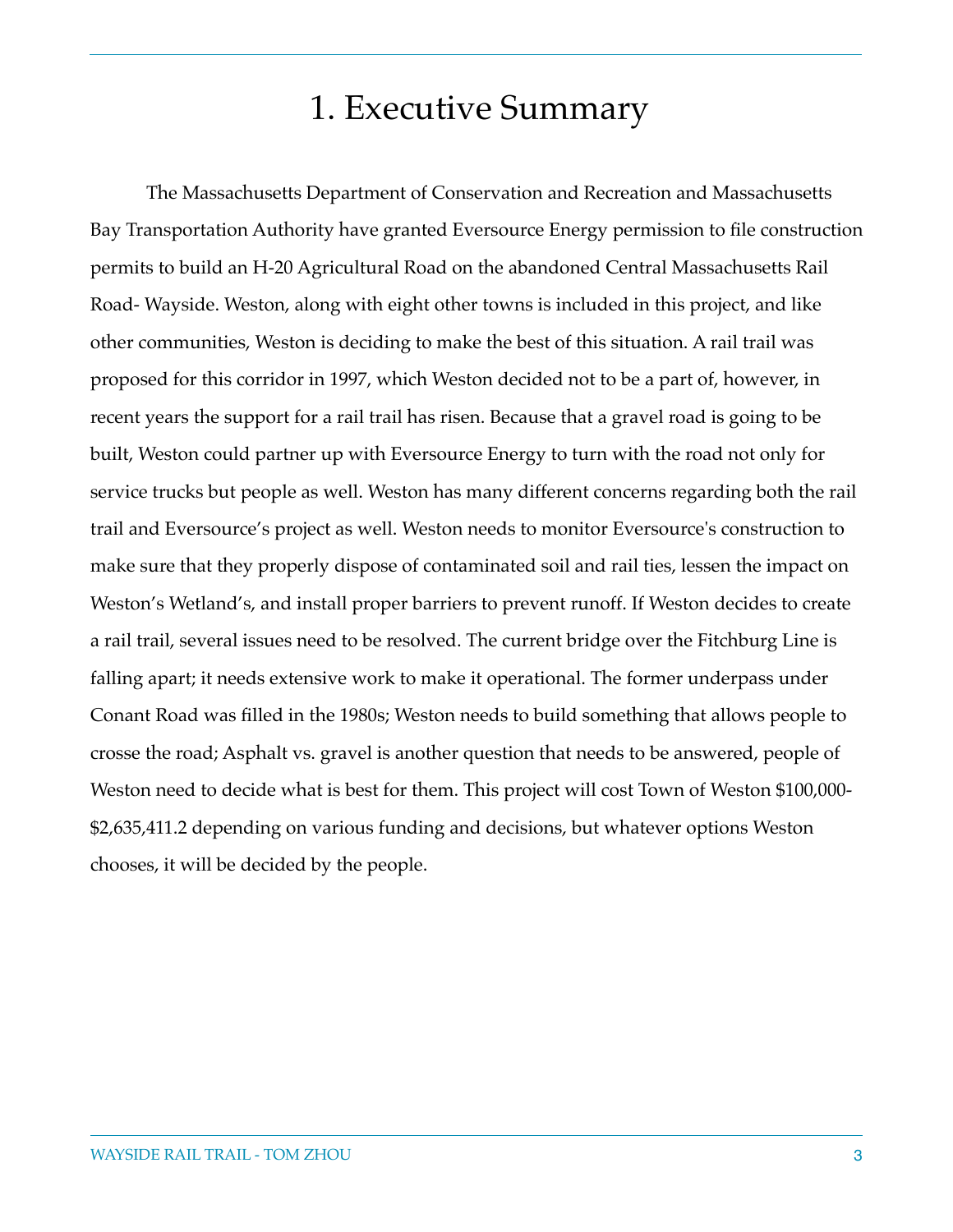# 2. Introduction

 The Massachusetts Department of Conservation and Recreation (DCR) leased 104 miles of former Rail corridor from the Massachusetts Bay Transportation Authority(MBTA) in 2011. It passes through the Town of Weston along with eight others. The DCR intends to design and construct a 12-foot wide muti-use pathway in partnership with the local districts. DCR has been conducting their research into the environmental and legal issues of said project, along with creating preliminary design for the project. As of 2014, the MCRT - Wayside has been certified by the Secretary of Energy and Environmental Affairs; DCR has established path development guidelines and presented at a community key stakeholders meeting.



This report is about the Mass Central Rail —Wayside. The goal of this report is to summarize Wayside project initiated by the Massachusetts Department of Conservation and Recreation(DCR) in 2011 and its impact on the Town of Weston. This report includes the goals of the DCR, necessary information about the project, and some potential issues may preside during its construction.

<sup>104</sup> mile corridor 3 mile corridor in Weston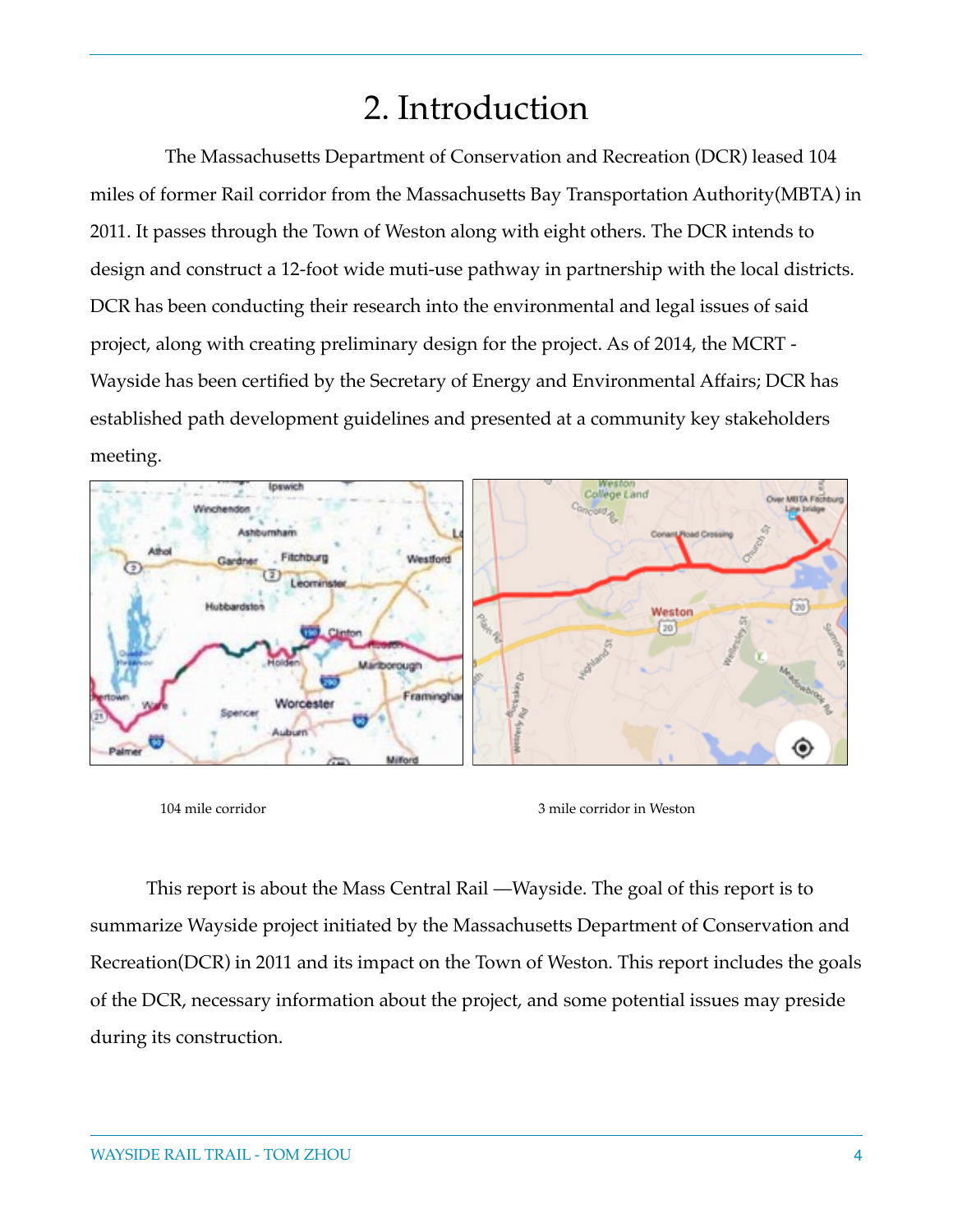# 3. Brief History

 The Massachusetts Central Railroad was chartered on May 10, 1869, and began construction of the Central Mass. line on September 2, 1869. Boston and Lowell Railroad's Lexington and Arlington Branch at North Cambridge Junction west to Hudson was the first section that started service in 1881. A year later in 1882, it was extended west through Berlin and Clinton to Holden. The company that was responsible for the railroad failed, stopping all operations in 1883, it was reorganized later in the same year and service started again in 1885. In 1887, the line reached its maximum length, ranging from Boston to Northampton. The stockholders decided to lease the line to the Boston and Lowell Railroad to become part of the Boston and Maine Railroad system on April 7, 1887. In March 1901, the B&M acquired a majority of Central Mass stock.

Passenger service on the rail line peaked in 1903 with fourteen round trips per day. The B&M system issued a series of cutbacks as the result of The Wachusett Reservoir. The Wachusett Reservoir was built from 1897 to 1906 and flooded part of the Central Mass line in Boylston and West Boylston. The B&M system was forced to construct a new alignment south of Clinton center in 1903; the new alignment used the Worcester, Nashua and Rochester Railroad. The New York, New Haven and Hartford Railroad gained control of B&M system in 1907; as a result, the Central Rail Line was once again a major railway. The New York, New Haven and Hartford Railroad had controlled nearly all railroad in 1914, when a legal campaign by a lawyer named Louis Brandeis broke up the near-monopoly.

Passenger service was cut to one daily round trip in 1928 and only ran east of Clinton after 1932. By 1959, passenger service was cut back to Hudson, with the frequency of one round trip a day, and in 1965, the service was cut again, now only went as far west of South Sudbury. In 1968, the passenger counts were averaged at 77 riders per day. The rest of the railway was discontinued in 1971, due to the deteriorating tracks, low ridership, and low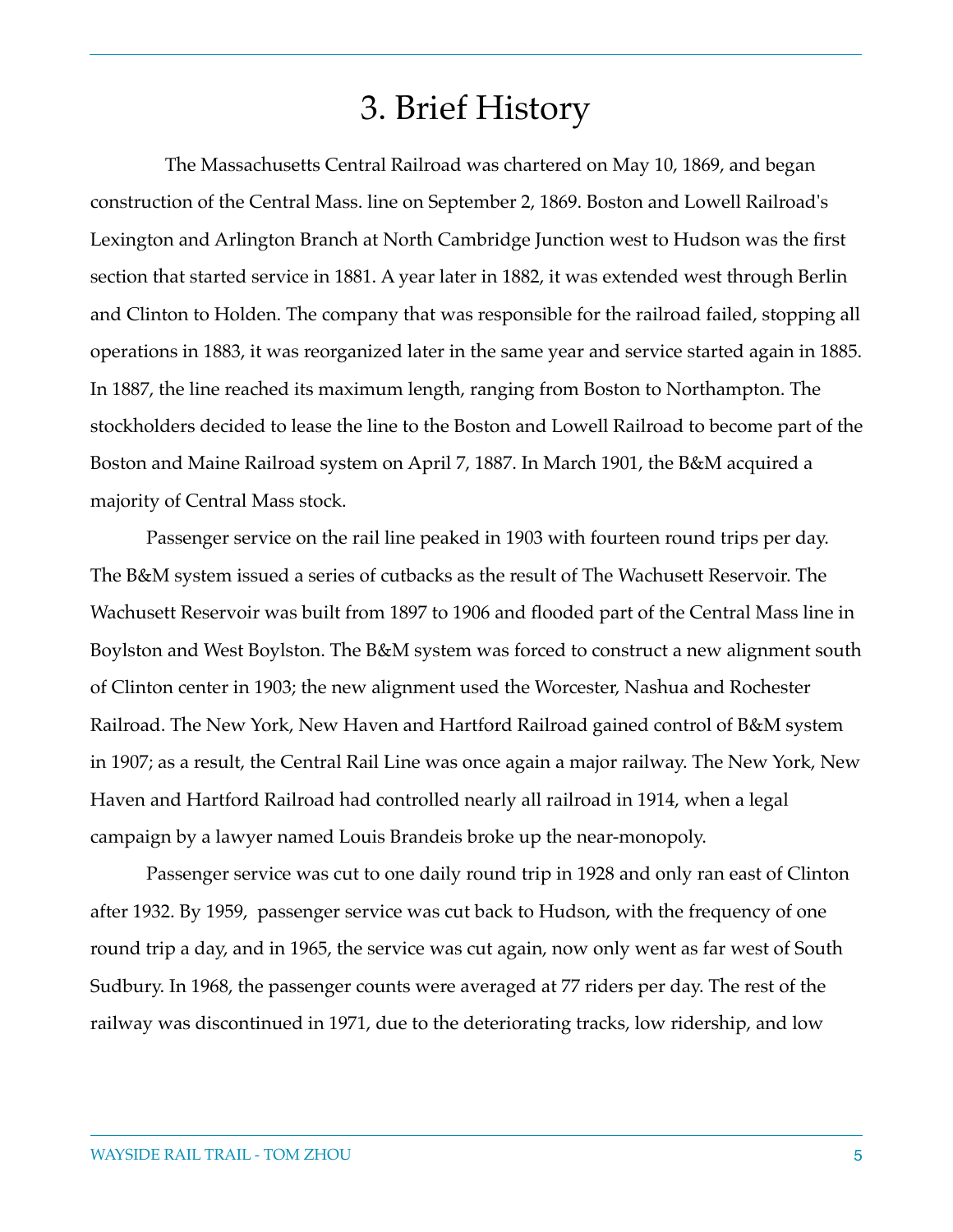budget. The Wayside Rail Right of Way was bought by the MBTA on December 27, 1971, but the service was not restored.

The idea of reinstating rail service on the Central Mass line was brought up in the 1990s, but studies indicated that service was not feasible due to low ridership and high operating costs. In May 1997, the construction of the 3-mile section of the Wayside Rail Trail was approved by a Weston town meeting. However, rising opposition forced a special town meeting on December 8th, 1997 to revote on one article: the approval of the trail, the article was defeated by 698 to 410. On December 30th, 2010, The Massachusetts Department of Conservation and Recreation (DCR) executed a 99 years lease with the MBTA(owner of the land) to develop the entire 104 miles of Wayside Rail Trail segment, Weston included.

DCR proposed a multi-use trail along this whole route. Some section of this formal rail line are already in use as part of the Fitchburg Cutoff Path and part of the Cambridge linear park. The MBTA has reserved the right to terminate the lease for any reason per the premises that of the [MBTA's agreement.](http://www.wayland.ma.us/Pages/WaylandMA_BComm/Rail/MBTALease.pdf)

Boston Edison company constructed the current power line in the 1950s, which transferred the lines to NSTAR in 1999 when Boston Edison merged with four other companies. In 2012, NSTAR merged with Northeast Utilities to form Eversource in 2015. Eversource expressed interest in creating an utility road at Central Massachusetts Railroad in late 2015. In February 2016, MBTA agreed to let Eversource file required conservation permits in order to build a 12 foot wide utility gravel road. Eversource's construction of a gravel road will significantly decrease the cost of a rail trail, however, Weston must keep alert of the proposal to create a corridor that serves in both Eversource and local residence's best



A coal powered train at Central Massachusetts Railroad in 1940s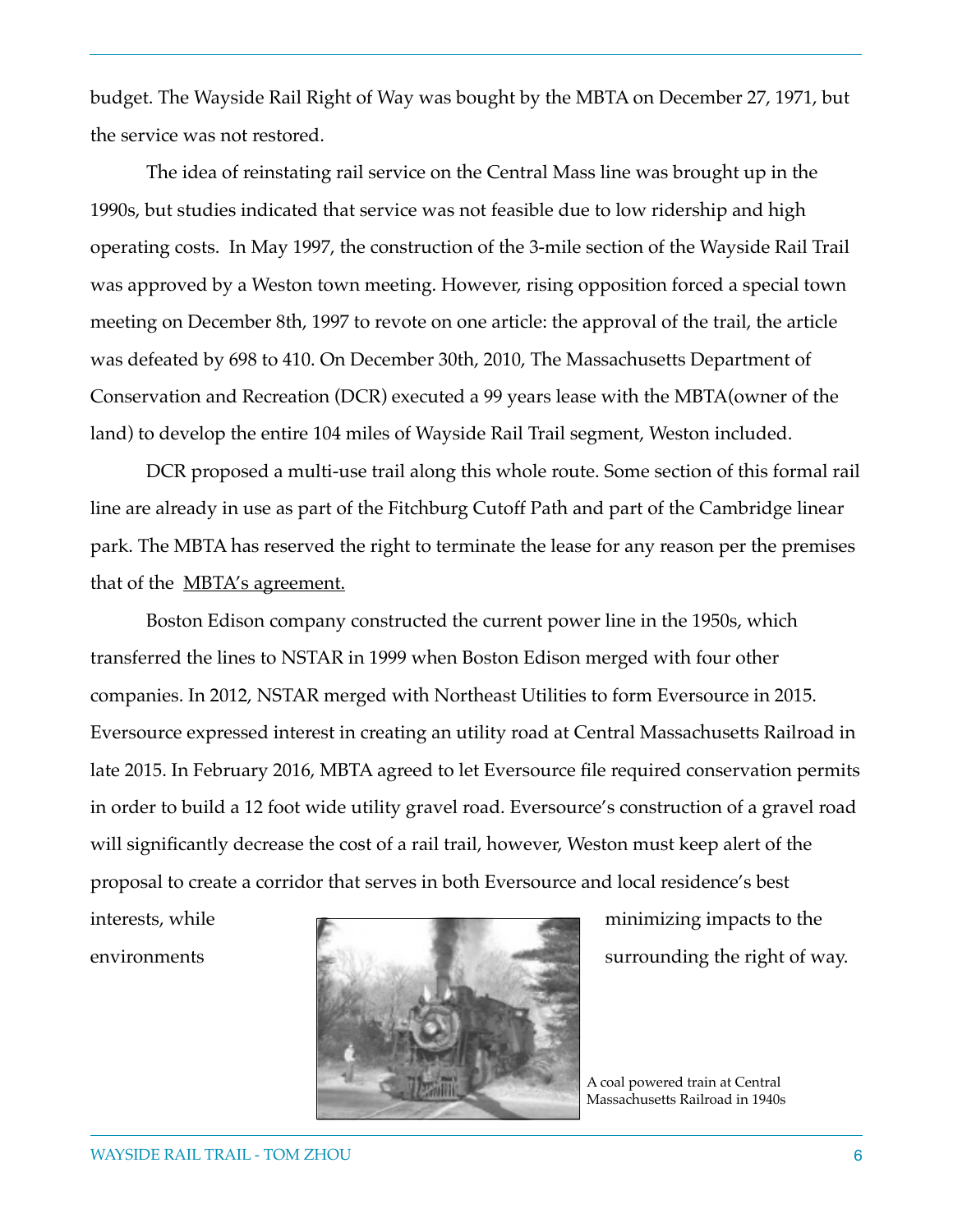# 4. Environmental Impacts

The Massachusetts Central Railroad was built in the late 19th century; it is part of the history of central Massachusetts and many residents who could use it for recreational purposes. The building of this new rail trail is not only about the Town of Weston, but it is about all of the communities impacted by this decision. The environment and social interactions will change between Weston and another towns after this project.

### 4.1 Potential Impacts

#### **Massachusetts Environmental Protection Agency:**

The State issued an Massachusetts Environmental Policy Act (MEPA) certificate for the MCRT in 2014, so the trail is no long under review by the MEPA, as the state found the project proposed has limited risk. The additional permit will be mostly submitted by Eversource if needed as they have agreed to pay for the permitting, design, and construction of the road.

#### **Surface – Asphalt versus Gravel:**

If Weston decided to pave an asphalt trail over the gravel provided by Eversource, during construction the asphalt will produce something called asphalt "fume." This fume is completely harmless to people, but during the construction, people who live near the trail will be effected by the smell produced by the asphalt, but it will be gone after construction. If Weston decided to keep as a gravel trail, however, it may produce dust during dry weather and produce runoffs after heavy rain or snow, effecting the residents who live nearby. Because the current rail itself is built upon compacted earth, the runoff that is produced by the current rail road would be the same as a gravel road.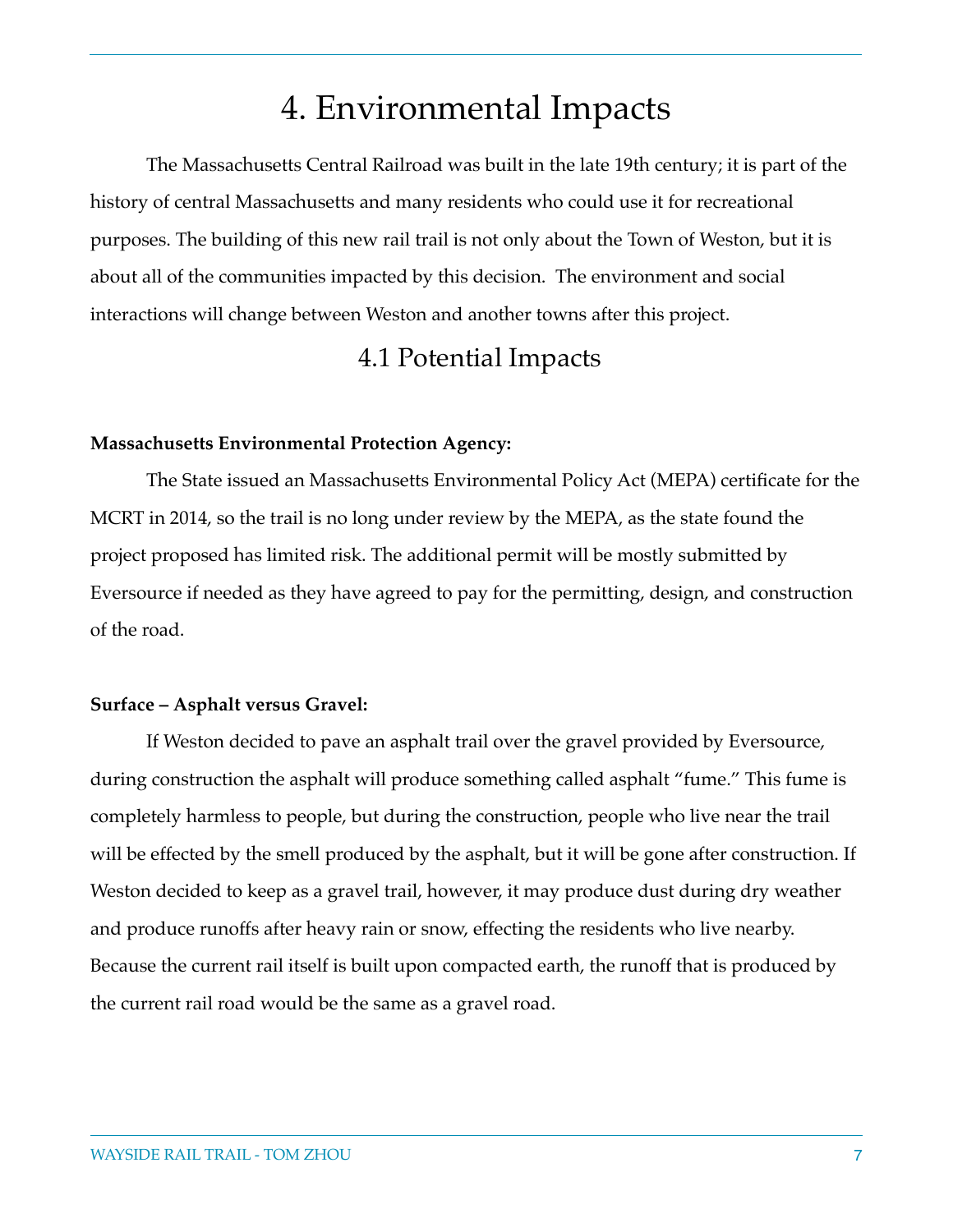### **Rail and Tie Removal:**

The removal of the rail itself should not provide a significant impact to the residents or people who use the trail, the rail tracks themselves are steel, composing of iron, and other materials, such as manganese that are not harmful to the human body. The wooden rail road ties, however, may pose a threat if not disposed properly. Creosote, Centachlorophenol and Chromated Copper Arsenate are often used to treat rail road ties; these are chemicals that pose a threat to human body, so Weston needs to pay close attention to their removal and disposal by Eversource.

### **Soil:**

Because the old trains used diesel and coal powered engines that are not environmentally friendly, there is the possibility of leaked out fuel in the soil next the trail. If so, these soil need to be treated so they will not accidentally mix with ground water during construction. If the soil is contaminated, it will have to be removed or capped off with compacted soil to make sure that they pose no threat.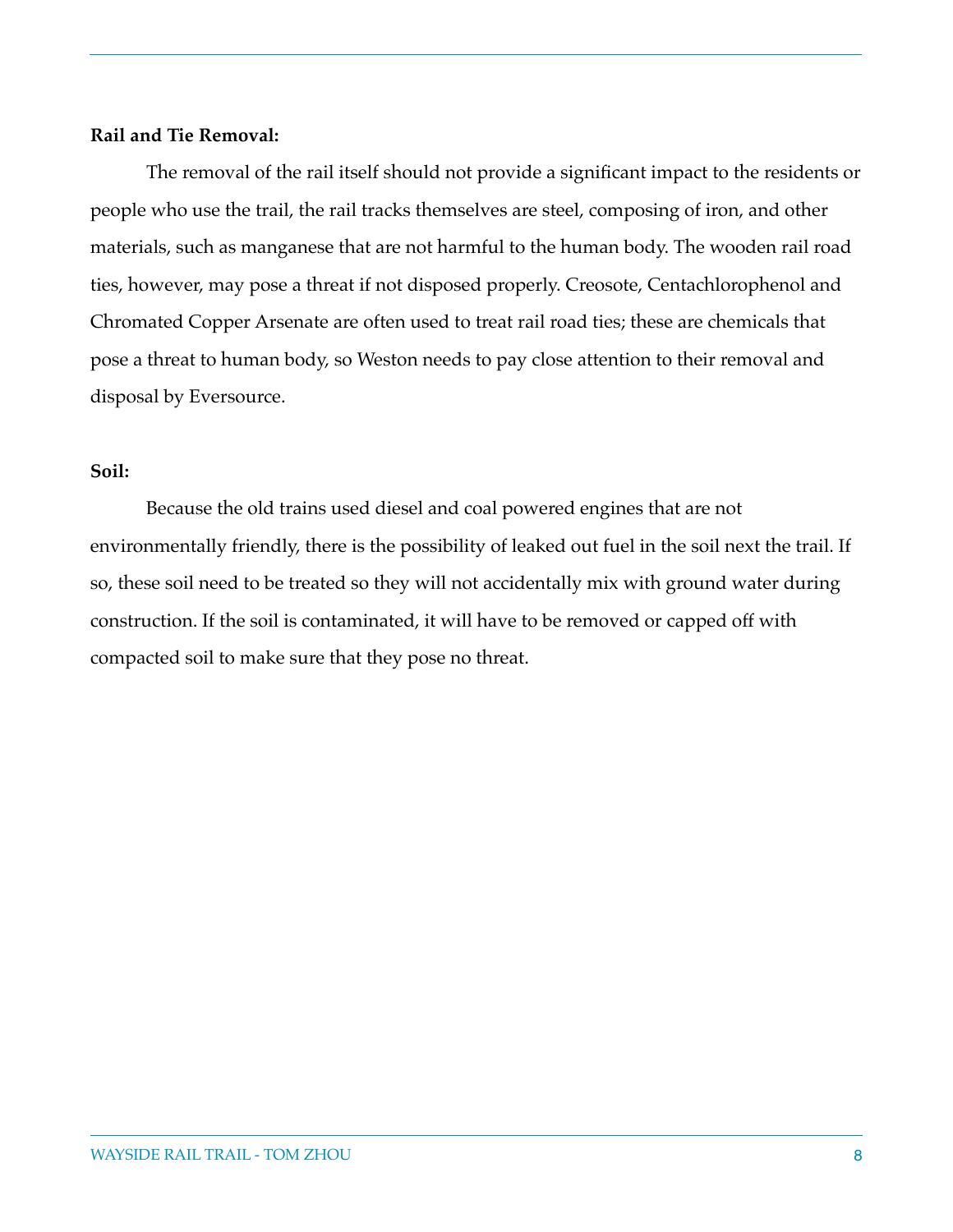# 5. Social Impacts

### 5.1 Safe Commuting and Exercise

#### **Bay State Greenway:**

The Bay State Greenway is a project that was proposed by the Massachusetts Department of Transportation; it is recommended by the 2008 Massachusetts Bicycle Transportation Plan. It is a 788-mile long-distance bicycle transportation network that is designed to connect urban areas. MassDOT is promoting this network as an important transportation mode to reduce emissions and support healthy lifestyles. The Wayside Rail Trail is identified as one of the highest priority projects for the Greenway; it can connect many high population urban towns together, making it easier for people to travel and contribute to the state as a whole.

#### **Utility Cycling:**

Utility Cycling is a form of transportation that is responsible for commuting such as going to work, school, or university. Many people also bike for shopping, running errands, heading out to see friends and family or other social activities. Utility Cycling is a big part of life in an urban environment like Boston and New York City, where bike lanes are provided for people. However in Weston, although many people still enjoys this kind of transportation, it is very hard for them to do so because of the narrow roads and difficult routes. The Rail Trail can provide not only a safe place for cycling, but also connects people with the center of each town, making going to work and running errands extremely quicker.

#### **Exercise Safety:**

Trails often attract people of all ages, as it provides a safe and peaceful environment for their travels. Weston has many hills and turns, with narrow roads and limited amount of sidewalk discourages parents from letting their kids play and exercise on the road. Running and biking in Weston is often considered dangerous without parental oversight, but the creation of this trail will provide a safe place for kids.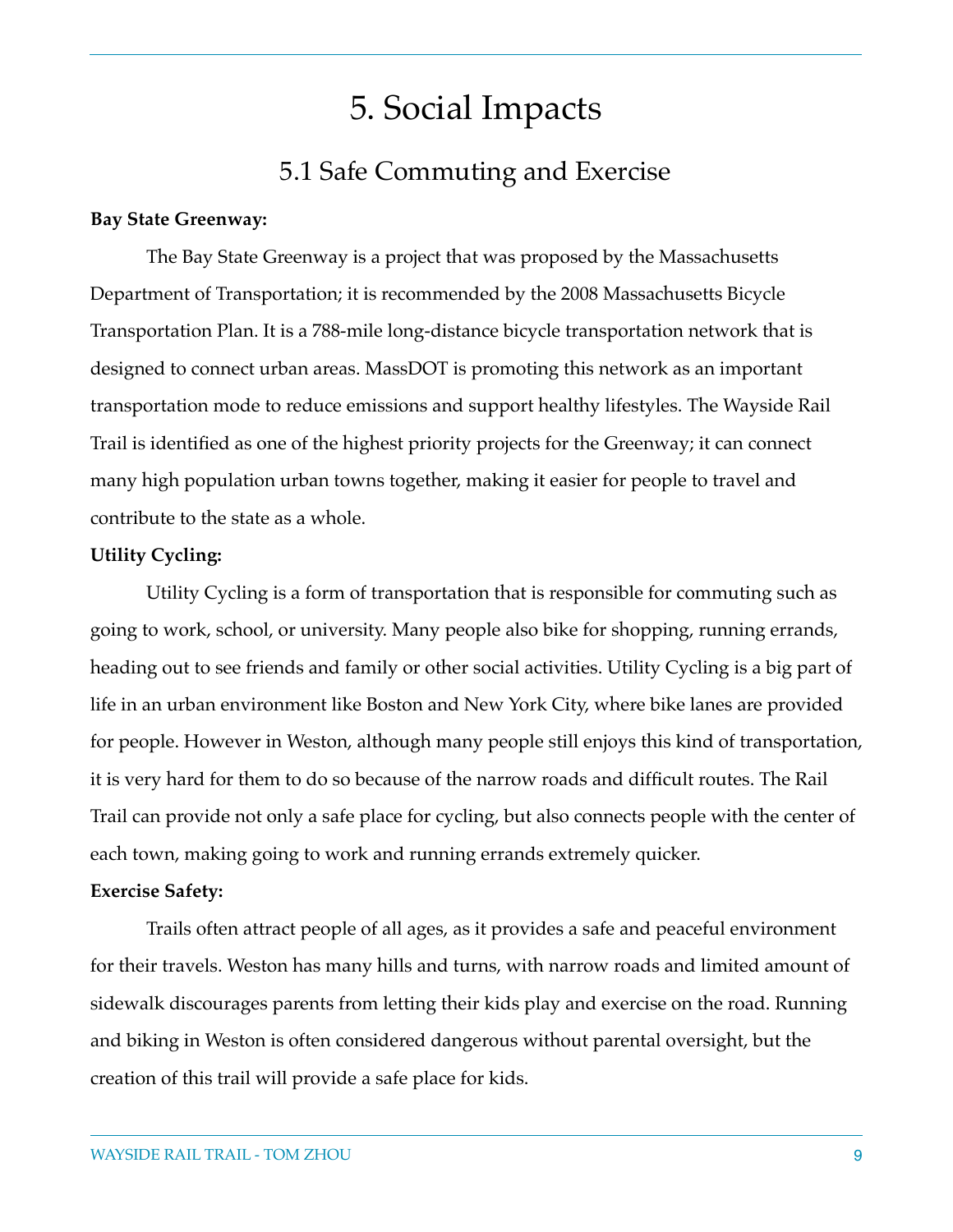### 5.2 Potential concerns

### **Privacy:**

Weston is know for its rural environment, it is part of the attraction of the town, many houses are far away from their neighbors, let alone traffic. Walking down the trail, many houses next to the trail have exposed backyards to it, because for 40 years the trail was not been used. People are used to it and reopening the trail for recreational purpose will cause concerns about loss in privacy, so it would be useful to inform all residents who live next the rail line that a project is inevitably coming.

#### **Parking:**

As of now, there is minimal parking in Weston, with only 3 tiny spots on a narrow road at Gun Club Lane, although parking is possible at Church and Concord Street too. It will effect the people who live next to it and may need some signs to delineate where parking is appropriate. Some residents, such as Dave Hutcheson, are more then willing to let some people use some of their property to gain access to the trail, but not as a permanent solution. Weston needs to find places to allow parking access to the trail. The best potential parking is at the old trail station located under Church street. It is zoned as private property. The station was built in the 1880s, although it is not a registered historical landmark, it is a piece of Weston's history, and protected by the Weston Historical Society. But with good design and careful zoning, it is possible to create a dozen parking spots while preserving the station at the same time.



Old train station under Church Street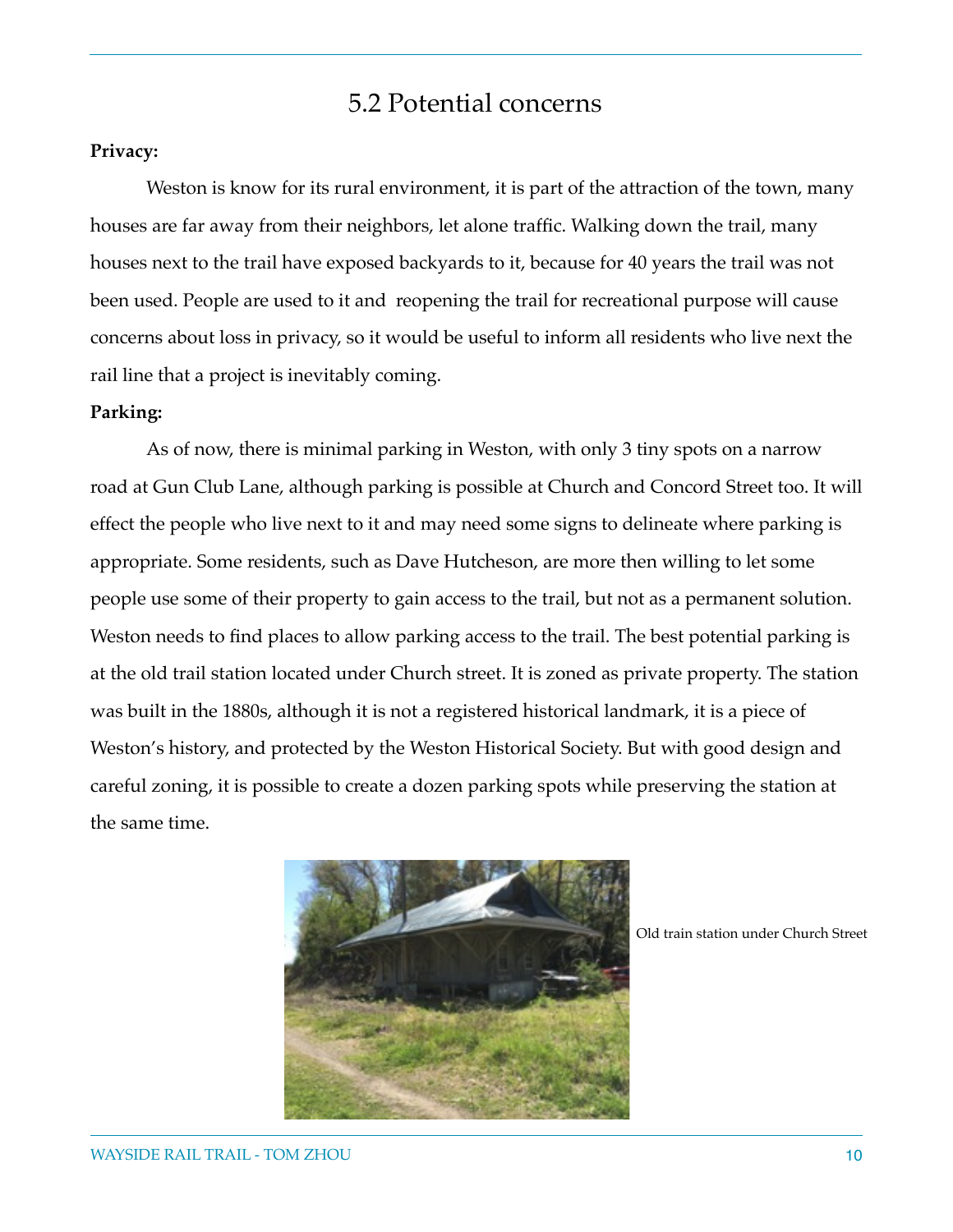# 6. Construction

In February 2016, Eversource received permission from the MBTA to perform the engineering work to file conservation permits for construction. Eversource has agreed to pay almost all of the engineering, permitting and construction costs for the route in both Weston and Wayland.

### 6.1 Trail Surface

 Eversource is designing an H20 agricultural road for their maintenance trucks. By regulation of the state, Eversource needs to build a road with 12 inches thick of gravel and 11 to 12 feet wide. If Weston wants make it asphalt, the town would need to add 4 inches of asphalt on the gravel. Eversource's gravel road would serve as the base, and Weston only needs to put 2.5 inches of binder asphalt and 1.5 inches of top coat asphalt on the road. A gravel road would be easier on the taxpayers as 3 miles of asphalt costs a significant amount. Gravel may shrink due to winter weather conditions; however, it would be cheaper to repair than patching cracks in an asphalt road. Moreover, construction will not produce asphalt fumes. Gravel is also the quickest to install, which could be viewed by interested residents and Eversouce as a good thing since the trail will be operational sooner.

However, having a gravel road may have its problems too as it may not be operational during winter. Massachusetts is known for its harsh winter weather; Weston has an average of 43.8 inches of snow per year and snow removal is difficult on gravel surfaces. It would cost the Department of Public Works a lot of money and time to maintain this road in winter times as shoveling the snow is not an option, salt or sand are the only solutions to clear gravel during winter times. Asphalt, although expensive, is still a cheaper option to paved roads and concrete. Asphalt has a long lifespan as it is flexible in extreme climate conditions., with proper maintenance, an asphalt driveway can last up to 35 years depending on the weather and usage. It is also easier to maintain during the winter times, as snow trucks can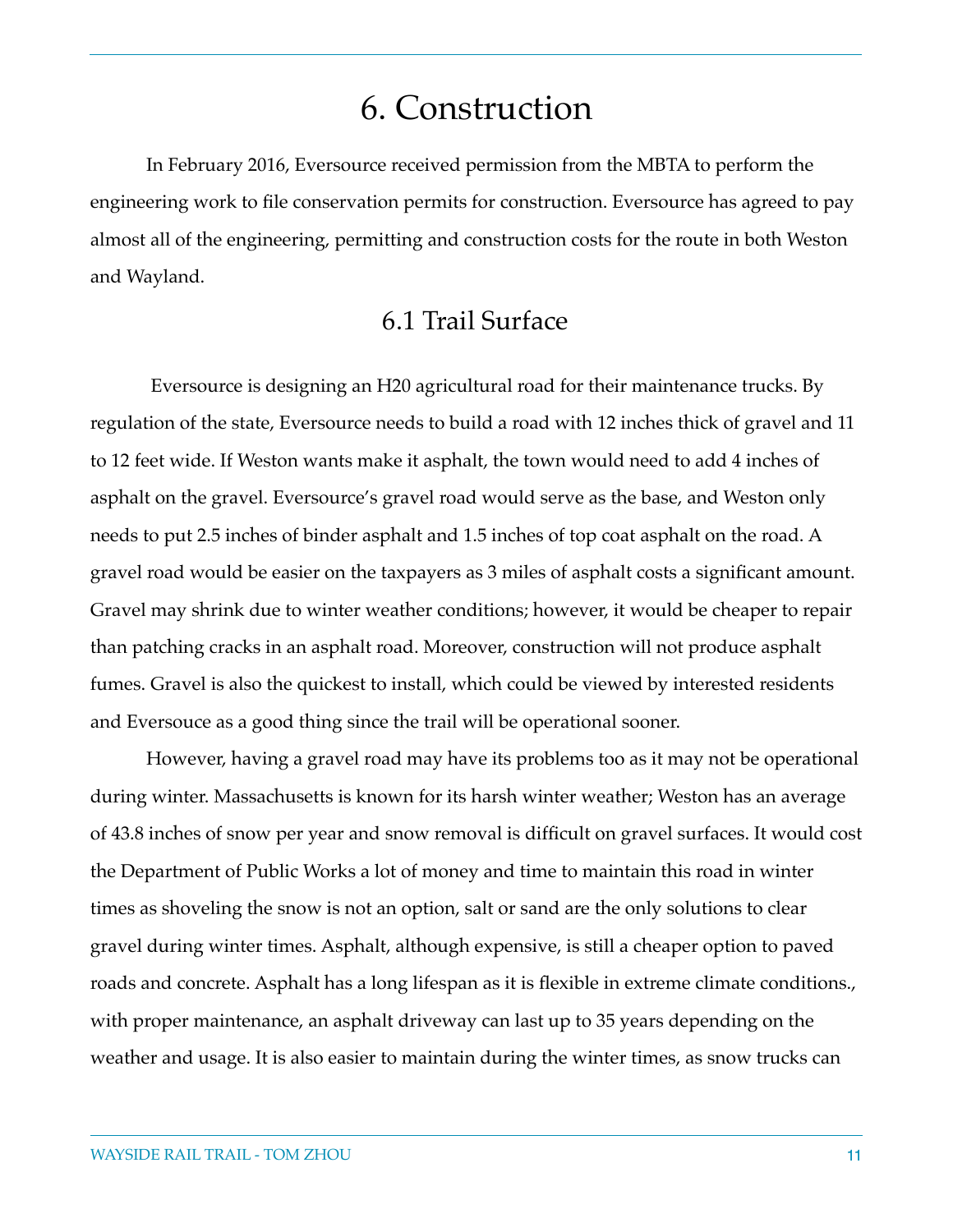plow an asphalt road. This will allow the Eversource truck to use the road, fixing any power lines that may be affected by a snow storm.



Example for H-20 loading



Pavement requirement for H-20 loading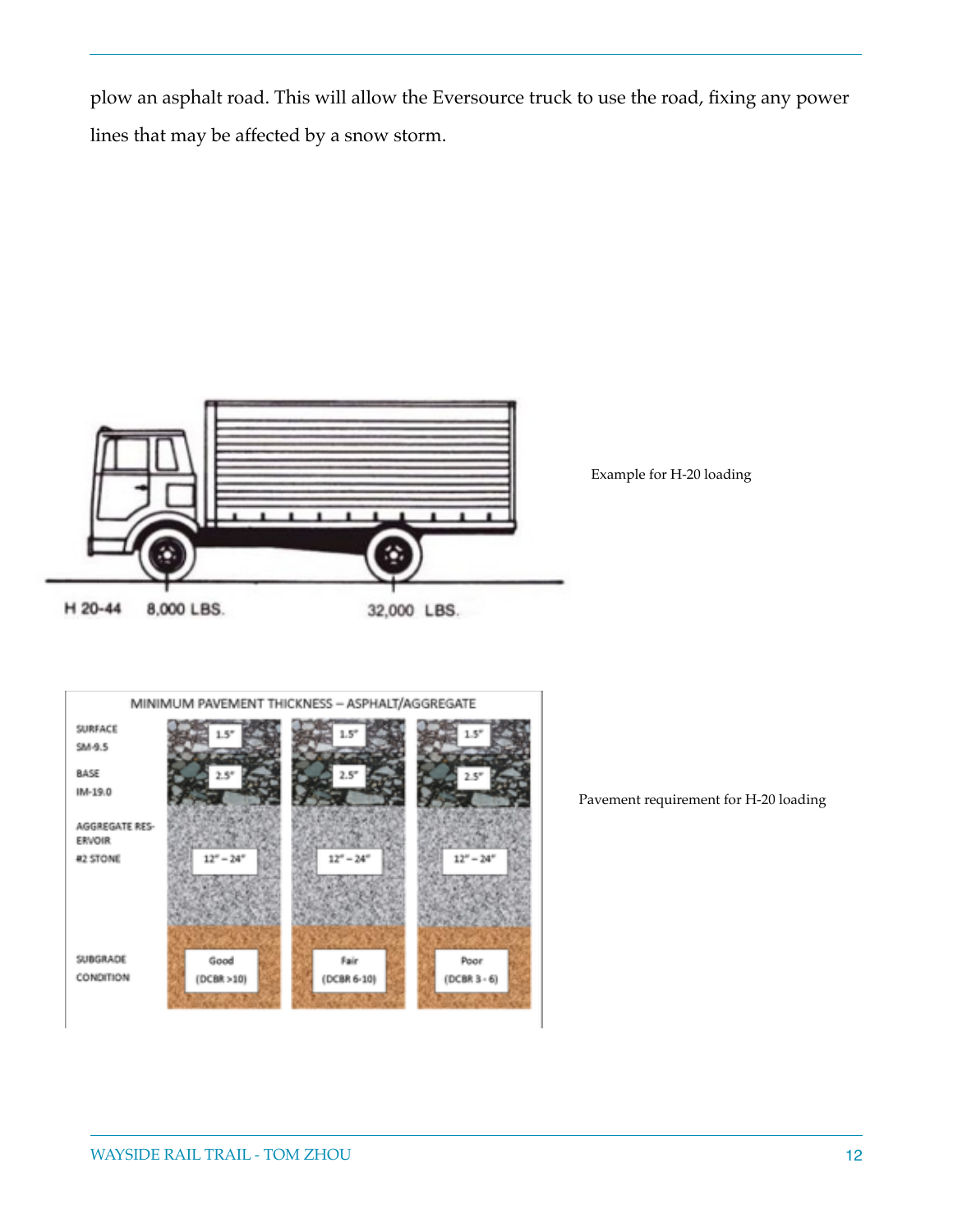### 6.2 Road Crossing & Signals

The only road crossing in Weston as of today is at the end of Gun Club Lane, but because there is relatively no traffic on Gun Club Lane, it would be more reasonable to put warning signs instead of road crossing signals. However, if the town decided against a tunnel at the Conant Road Crossing, it would be ideal to have road crossing signals on both sides of the road (pictured below). At the Conant Rd crossing, motor vehicles from both sides have no vision of the bridge until they either turn over a curve or go over a hill. It can also serve as a warning If an Eversource truck is on either side of the bridge, by illuminating a small light on the side whenever the truck is there would provide more safety for the pedestrians and bikers.



"Road Crossing Signals proposed by the DCR: Potential use at Conant Road Crossing"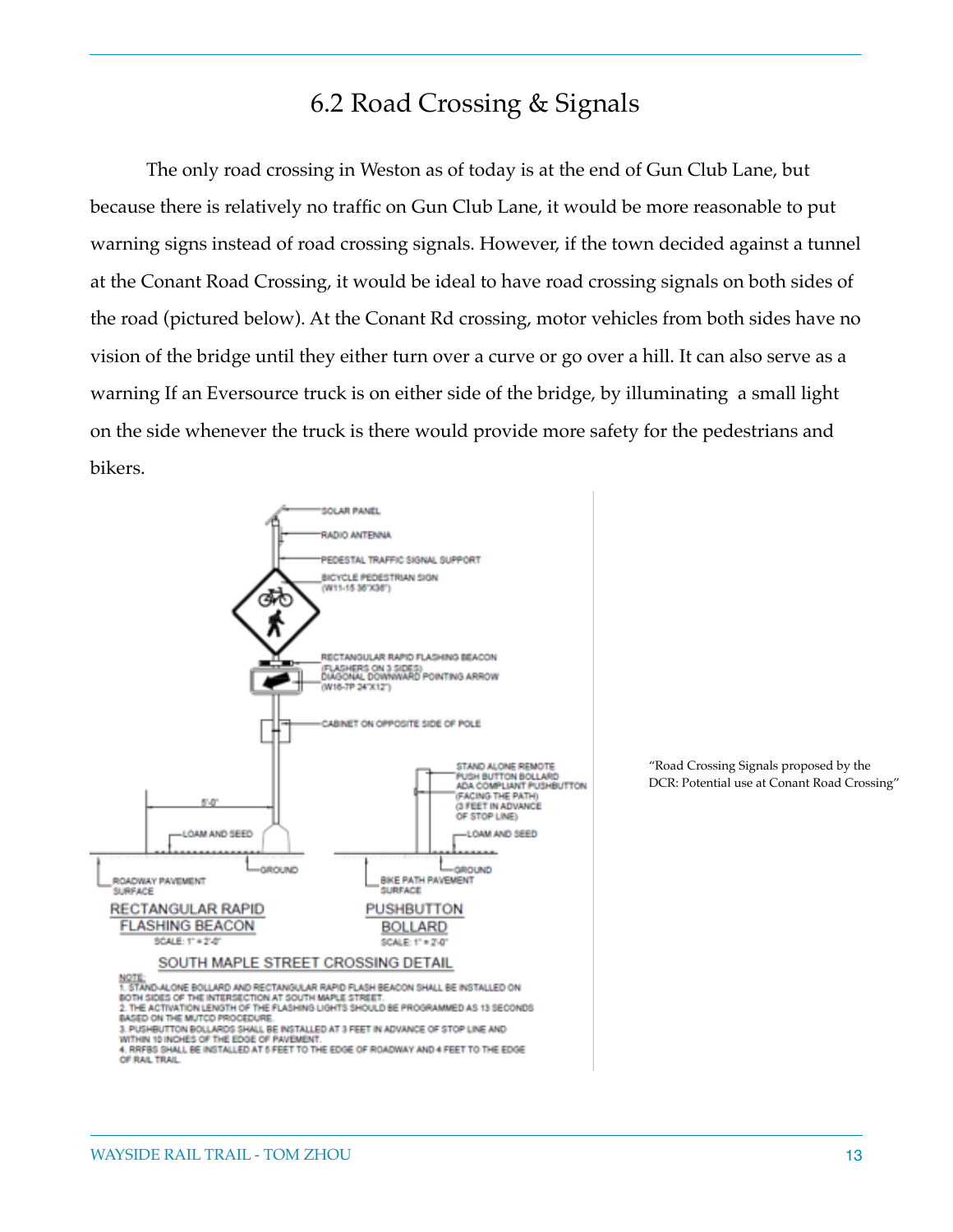### 6.3 Underpasses

**Conant Road Crossing:** The Conant Underpass is the hardest and maybe the most expensive part of this trail for the town of Weston; it was a bridge until is was filled to make it more stable, here are 3 options for the crossing.

**Tunnel**: Building a tunnel under the current bridge seems like the best solution, as it would be safest option and there is already an existing bridge with some foundation. However, it would also be the most expensive option. If Weston closed the bridge for construction, it might take weeks before the road can be open again It will make firetrucks take an very steep detour at Hill Top Rd, a very small road, which any kinds of vehicles would fine difficult to pass. It is possible to create a tunnel without stopping the traffic, however it is a tough process and it may cost the Town millions.

**Side trails:** There are existing side roads on both side of the bridge for pedestrians to travel up and down, and it would be the cheapest option to widen them and allow them to connect the trail. However, both trails would be difficult to walk due to their steepness, and would be nearly impossible for younger kids .

**Ramps:** Ramps are a cheaper and more convenient alternative to the tunnel. Building small ramps on both sides of the bridge would be cheaper, and there is no need to stop traffic. A larger version of a wheelchair access ramp would be the ideal solution. However, there is a small pond/wetland located on one side of the bridge, building a ramp might affect that wetland.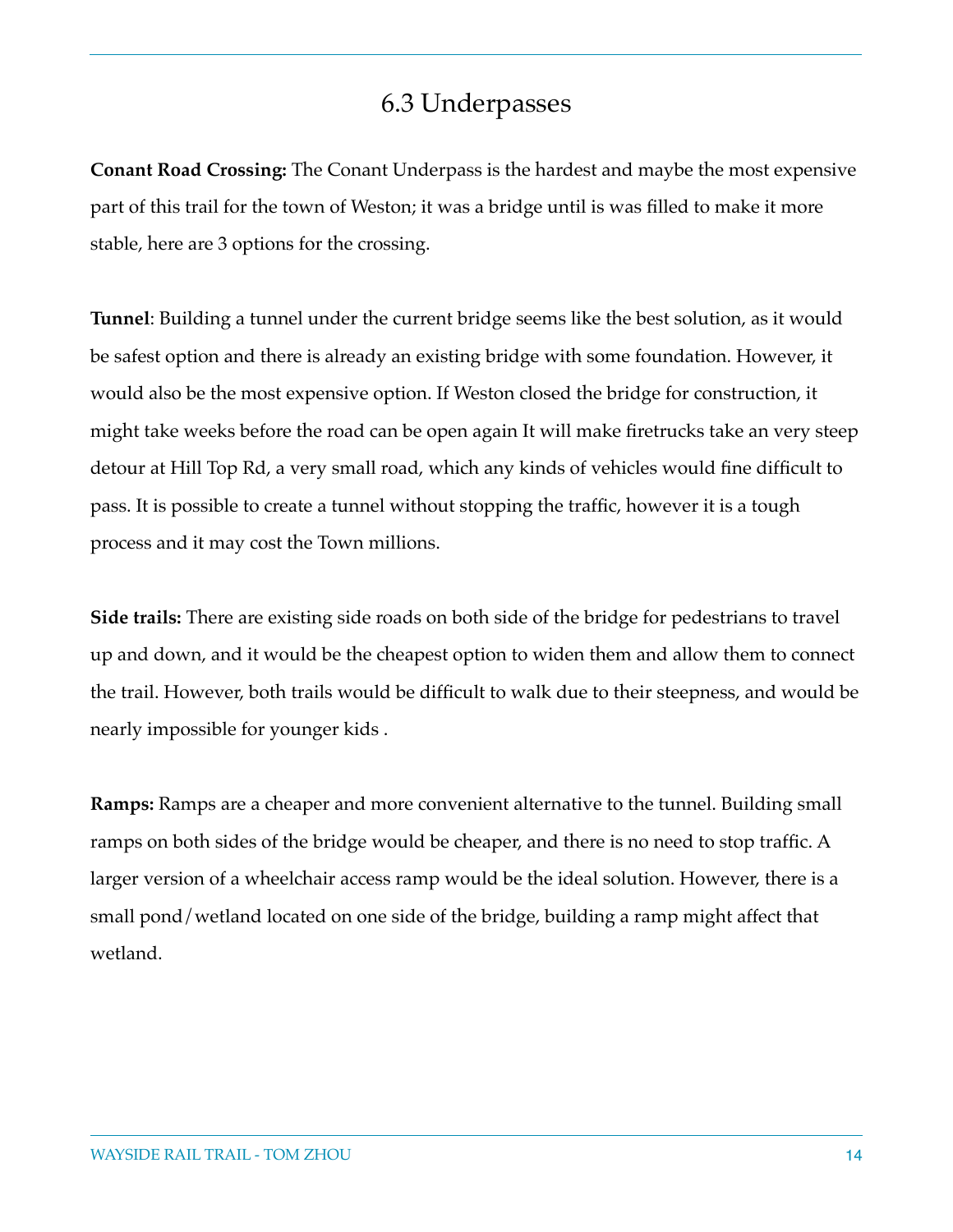### 6.4 Bridge

**[Over MBTA Fitchburg Line Bridge](http://www.mass.gov/eea/docs/dcr/projects/mcrt/mass-central-rail-trail-evaluation-of-existing-bridges-rev1.pdf):** This bridge is the crossing the functioning MBTA Fitchburg Line; the bridge already exists and is stable for now, but needs much work before it could be passable. Rehabilitation of the bridge would include removal and disposal of existing timber ties and steel rails, cleaning and painting steel, replaceing mortar joints in the abutments, constructing new timber bridge deck and railings, constructing new back walls/ wingwalls to facilitate widening of the bridge deck to 14 feet. Steve Fogg, the Town Engineer, believes after this work, the bridge will be able to serve pedestrians and bicycles with no problems.



"Existing Bridge Over MBTA Fitchburg Commuter Rail."



"Conant Road Crossing side trail used by



"Conant Road bridge: filled in 1980s"



" Conant Road Crossing side trail used by pedestrians"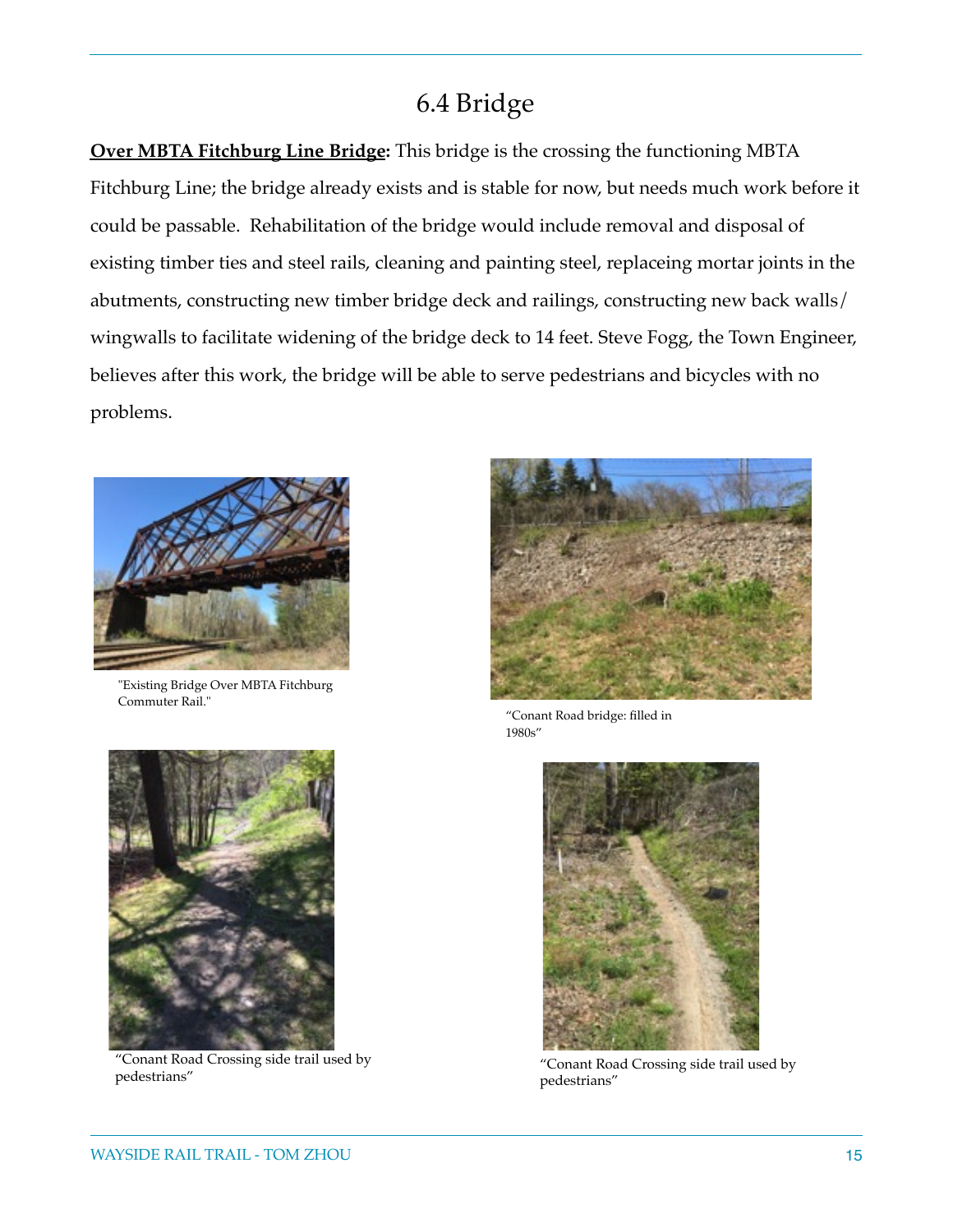# 7. Finance

Funding for this rail trail will come mostly from the State and Eversource, However, there are still costs that must be managed by the Town of Weston, there is a couple of potential source of Funding.

### 7.1 Construction cost

**Gravel Cost**: Zero, Eversource will pay almost all of the engineering, permitting and construction of a gravel road in order for them to gain access to their power lines

### **Asphalt cost:**

The weston trail is about 3 miles long, that is about 15,840 feet long and 4 inches thick of asphalt road if weston decides to pave it with asphalt. According to the Metripolitan Area Planning Council(MAPC), the standard for said road would be 12 foot wide by the State regulation. According to the Weston DPW, asphalt construction costs about \$200 per ton.

**Measure length x width:** 15840\*12= 190,080 sq. ft.

**Divide by 9 to get area in sq. yds** = 190,080/9 = 21,120 sq. yds

**Multiply by thickness of paving in inches** = 21,120\*4 = 84,480 sq. yd.-in

**Multiply by conversion factor of 0.056 tons per sq.yd.-in** = 84,480\*.056 = 4730.88 tons

**Therefore cost for 3miles long x 12 ft wide surface** would be 4730.88 tons x  $$200/t$ on = **\$946,176.**

However, this is a subject to change as the asphalt price changed base on crude oil price, its cost will increase and decrease with the price of crude oil, making it more expensive or cheaper depending on the economy. (Source: Weston DPW)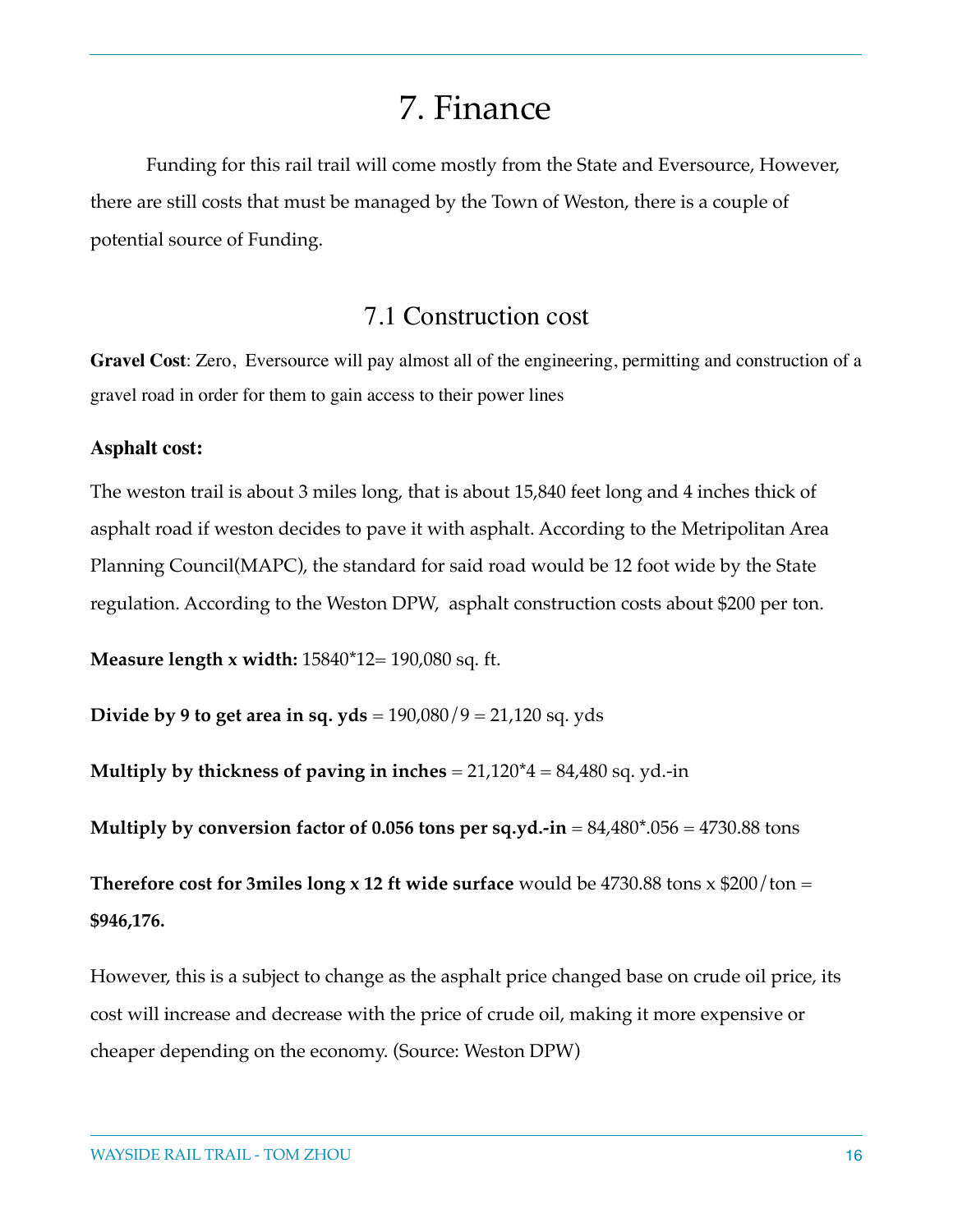### **[Over MBTA Fitchburg Line bridge](http://www.mass.gov/eea/docs/dcr/projects/mcrt/mass-central-rail-trail-evaluation-of-existing-bridges-rev1.pdf):**

Here below is cost of the bridge over the current MBTA Fitchburg Line:

Demolition – remove and dispose of existing track and ties: \$20,000.00

Clean and paint steel: \$500,000.00

New timber transverse beams: \$65,000.00

New timber deck and bridge railings: \$75,000.00

New backwalls/wingwalls at approaches: \$25,000.00

Replace mortar joints in abutments: \$20,000.00

Temporary Protective Shielding: \$20,000.00

MBTA Flagmen (Allowance): \$75,000.0

Total: \$800,000.00 (Source: State Report)

However, the DCR has submitted a TIP request for capital funds for design and construction of the bridge; it is assumed to cover the cost of the bridge so weston would not need to spend money on it.

### **Conant Road Crossing:**

The cost of a crossing can vary from hundreds of thousands to tens of thousands of dollars depends what the Town of Weston decides, the most important part of this crossing is the financial aspect of it, it may required the vote by the entire town along with the several committees.

#### **Annual Maintenance:**

Maintenance cost for paved asphalt road: \$6,500 per mile includes brush clearing, leaf pickup and other miscellaneous,  $$5,000$  excludes miscellaneous.  $$6,500^*3$  miles =  $$19,500$ .  $$5,000^*3$ miles  $= $15,000$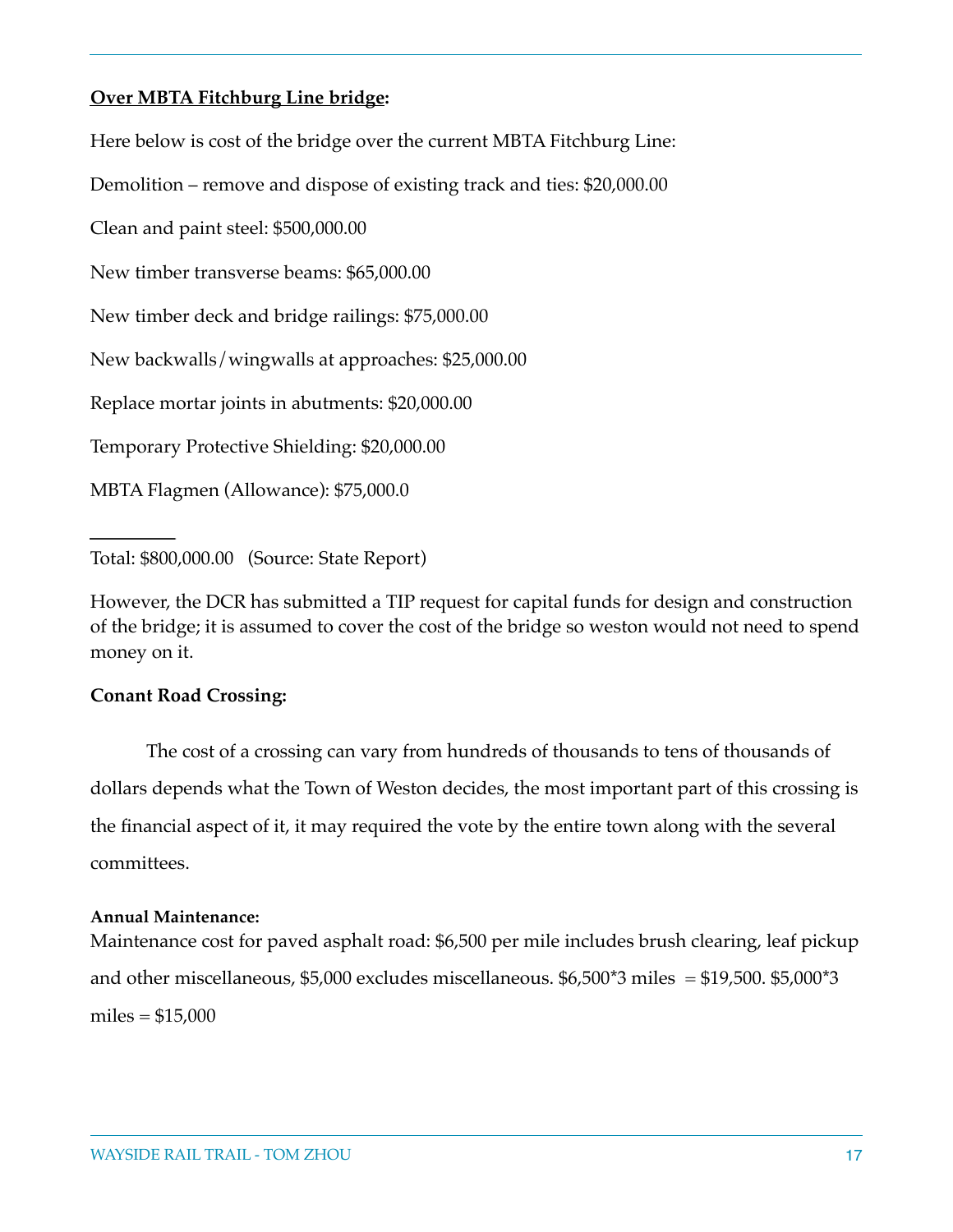### **Summary : Total Cost.**

All costs are added with 20 percent Estimate contingency

Surface material : \$0(gravel) - \$1,135,411.2(asphalt)

Over MBTA Fitchburg Line bridge:\$0(if DCR funding come through ) - \$1,000,000(without funding)

Conant Road Crossing: \$100,000(ramp) - \$500,000(tunnel, shutting down Conant Road)

Annual maintenance: \$0(gravel) - \$19,500(asphalt, includes all the treatments as standard roads)

Total Additional improvement cost:

\$100,000 - \$2,635,411.2 + \$0 - \$19,500 annual maintenance



"Dahlemer Weg Pedestrian Ramp. Example ramp for Conant Rd"



 "New Pommogusset tunnel, Rutland, MA. Example tunnel under Conant Rd  $cost = $300,000$  "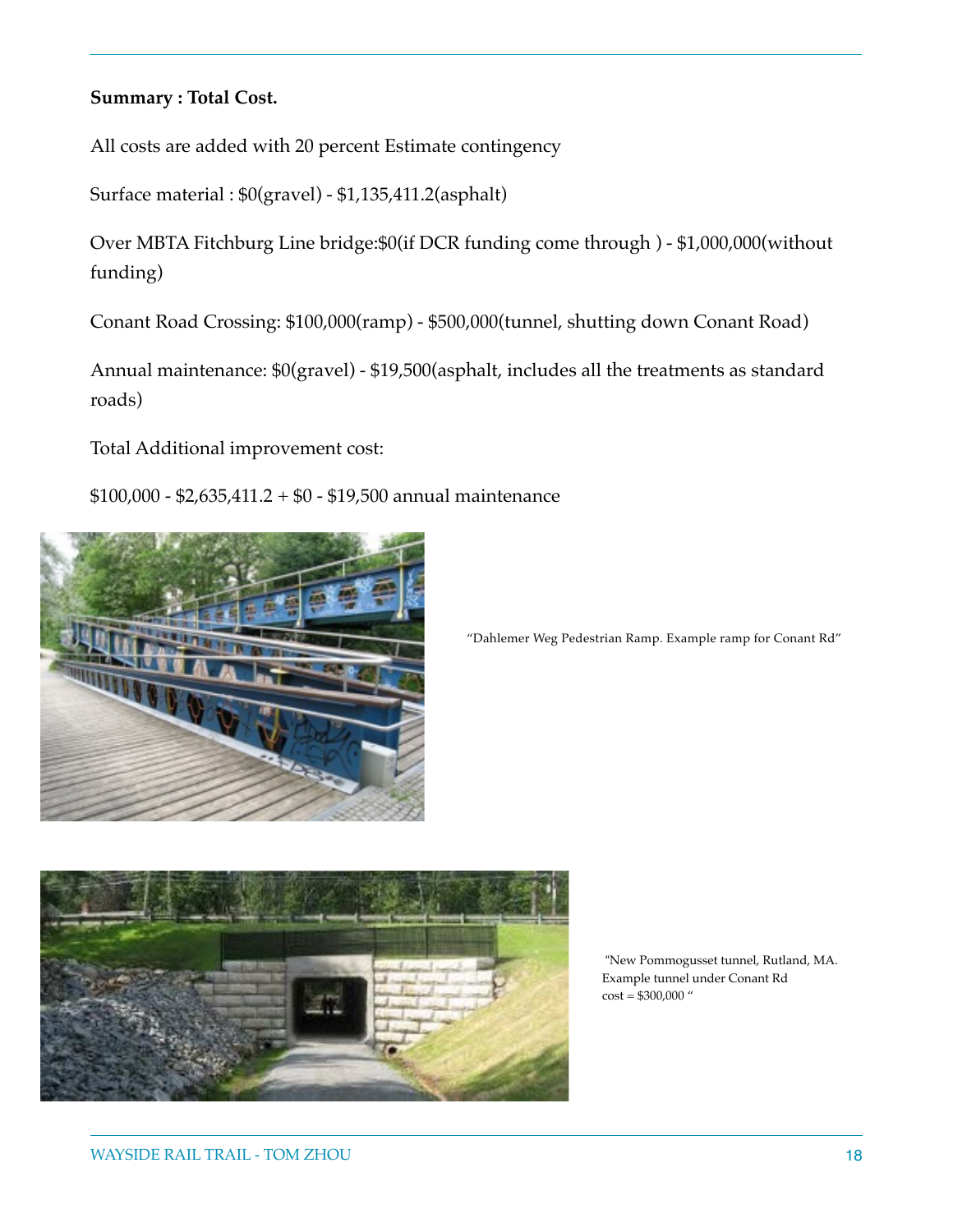### 7.2 State Funding

#### **[Transportation Improvement Program](https://www.massdot.state.ma.us/planning/Main/StatewidePlans/StateTransportationImprovementProgram.aspx):**

 As the Wayside Rail Trail is a form of transportation, Weston can ask for the state's Transportation Improvement Program(TPI) to cover the cost of this trail. It can cover almost all of the money Weston needs to spend on the project, however the program requires Weston to send a request in advance. If Weston requests funding in 2016, we may get in at 2021 at the earliest. Since Eversource is build a gravel road first, Weston can wait to pave it 5 years later, but the Conant Road Crossing still need funding from Weston or the trail will not be operational for five years.

### 7.3 Town Funding

### **[Community Preservation Act Funds](http://www.weston.org/595/Community-Preservation-Act-Funds):**

The Community Preservation Act is a Massachusetts law that provides for participating municipalities to adopt and dedicate a property tax surcharge of up to 3 percent to specified community preservation purposes, with the state matching a portion of local receipts. In 2015 Weston Collected \$1.9 million in CPA property surcharge revenue and over \$635,000 in matching state funds, for a total of \$2.5 million. As of now, Weston has approximately \$6.1 million in CPA funds and, according to the FY16 proposed budget, at the end of the fiscal year, Weston will have \$7,239,122 in CPA Funds. The CPA Fund can very well fund the whole project with more than half remaining. The CPA budget will need to be approved the by town.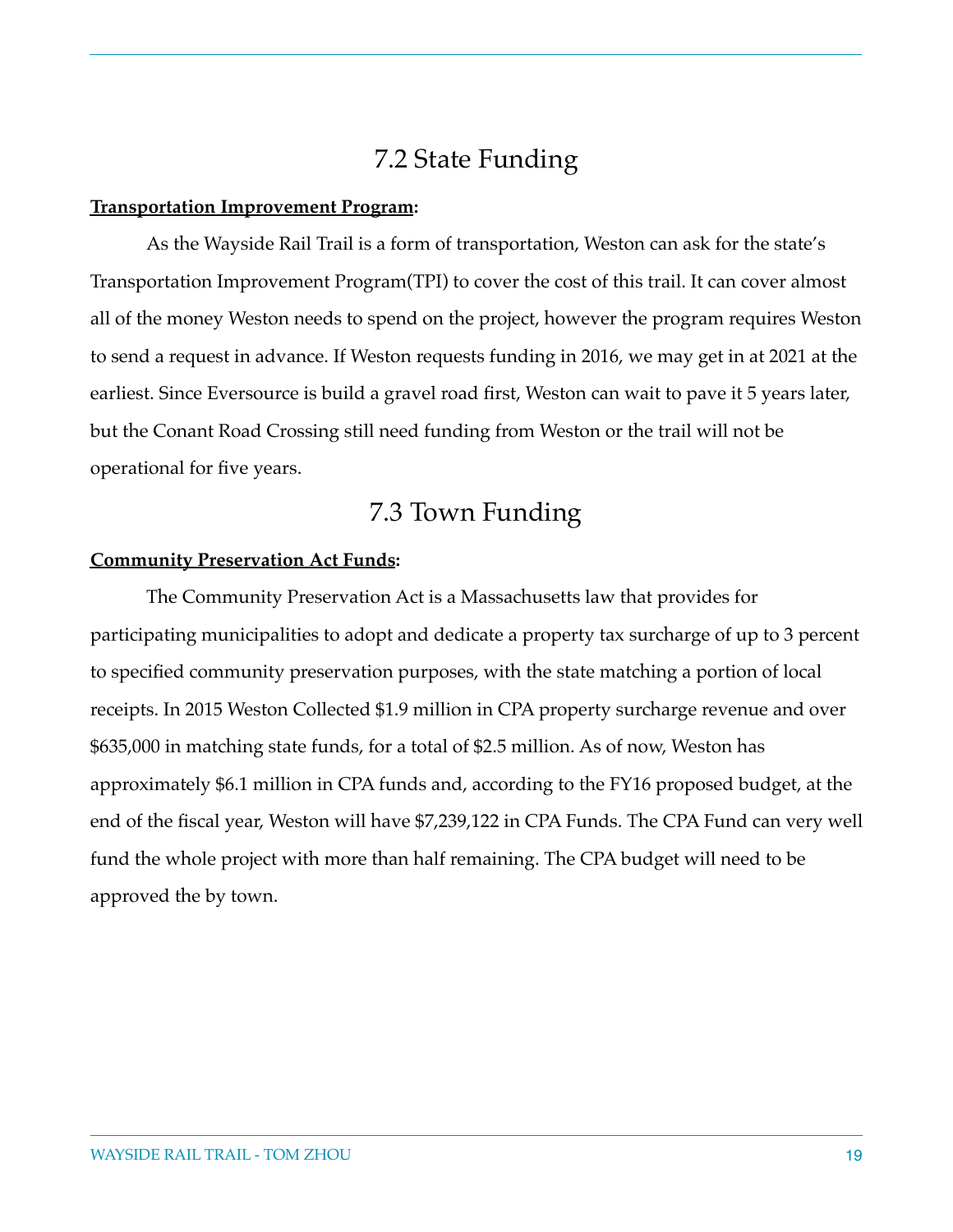# 8. Bibliography

"Wayland, Massachusetts - Railroad Interpretive Site." *Wayland, Massachusetts - Railroad Interpretive Site*. Town of Wayland, n.d. Web. 31 May 2016.

Lewis, Cathy Buckley, and James E. Kirk. "Central Massachusetts Rail Trail Feasibility Study." *Central Massachusetts Rail Trail Feasibility Study*. Central Transportation Planning Staff, Apr. 1994. Web. 31 May 2016.

"Mass Central Rail Trail." *Mass Central Rail Trail*. Mass Central Rail Trail Coalition, n.d. Web. 31 May 2016.

Belcher, Jonathan. "Changes to Transit Service in the MBTA District." (n.d.): n. pag. *Http://www.transithistory.org*. Boston Transit EMuseum, 19 Mar. 2016. Web. 31 May 2016. <http://www.transithistory.org/roster/ MBTARouteHistory.pdf>.

"Slide Rule." *Mass Central Rail Trail Wayside Update and Status* (2014): n. pag. *Mass.gov*. Search Results Department of Conservation and Recreation, Apr. 2014. Web. <http://www.mass.gov/eea/docs/dcr/projects/ mcrt/mcrt-overview-and-guidelines-1114.pdf>.

"Mass Central Rail Trail – Wayside." *Energy and Environmental Affairs*. Department of Conservation and Recreation, Dec. 2014. Web. 31 May 2016. <http://www.mass.gov/eea/agencies/dcr/conservation/planningand-resource-protection/projects/mass-central-rail-trail-wayside-branch.html>.

3 Driveway Pros & Cons: Gravel vs. Asphalt Paving." *3 Driveway Pros & Cons: Gravel vs. Asphalt Paving*. Wolf Paving, n.d. Web. 31 May 2016. <http://www.wolfpaving.com/blog/3-driveway-pros-cons-gravel-vs.-asphaltpaving>.

"Community Preservation Act Funds | Weston, MA." *Community Preservation Act Funds | Weston, MA*. Town of Weston, n.d. Web. 31 May 2016. <http://www.weston.org/595/Community-Preservation-Act-Funds>

"State Transportation Improvement Plan." *State Transportation Improvement Program*. Massachusetts Government, n.d. Web. 31 May 2016. <https://www.massdot.state.ma.us/planning/Main/StatewidePlans/ StateTransportationImprovementProgram.aspx>.

*2011 Annual Report*. Regina: Saskatchewan Legislative Internship Program, 2011. *Wachusettgreenways*. Rutland Town. Web. <http://www.wachusettgreenways.org/wordpress/wp-content/uploads/WG-Annual-Report-2011.pdf>.

Ten Existing Bridge Structures Are Included In This Evaluation; Five Steel Structures And Five Timber, Structures. Four Of The Five Steel Bridges Are Recommended National Register Eligible; 2 Lattice Thru, Trusses And 2 Deck Plate Girder Bridges. The Fifth Steel Bridge, A Thru-Plate Girder Constructed In 1960 Is, and Not National Register Eligible, However Is In The Best Condition Of All The Structures And Can Be. "Mass Central Rail Trail Evaluation of Existing Bridges Wayside Branch - Waltham to Berlin." *Mass Central Rail Trail Evaluation of Existing Bridges Wayside Branch - Waltham to Berlin* (2014): n. pag. *Mass.gov*. Web. <http://www.mass.gov/ eea/docs/dcr/projects/mcrt/mass-central-rail-trail-evaluation-of-existing-bridges-rev1.pdf>.